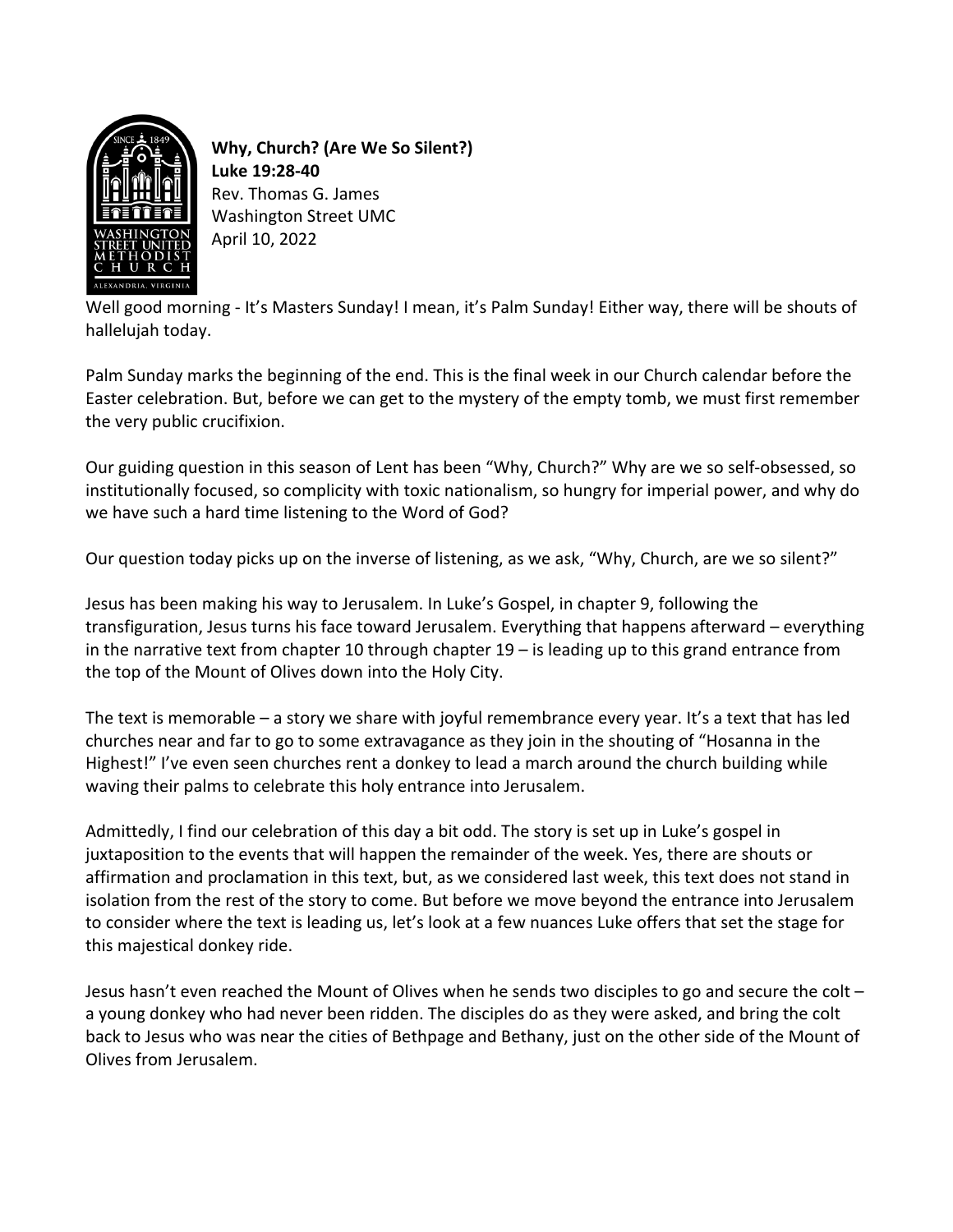Luke offers that, as Jesus begins down the Mount of Olives, the "disciples began to praise God joyfully with a loud voice." In the other gospels, it says, "a large crowd" went before Jesus; but Luke indicates it wasn't just a random gathering of people. It wasn't an unknown crowd. This wasn't the thousands of people who had gathered with Jesus as he fed the multitudes in Galilee. No, Luke says it is the *disciples* who are hailing Jesus as king as he enters into the Holy City.

It is those who have followed Jesus most closely who are there leading the procession down the mountain into Jerusalem. They've been with Jesus since the transfiguration, since he first turned his face and began his trek toward Jerusalem. They've been there as Jesus has named, time and again, that he was not coming to Jerusalem for some triumphant overtaking of the imperial and religious forces that held power in the city. They've been there with Jesus as he has named, time and again, that his trip to Jerusalem would lead to his sure and certain death.

Yet, even the most faithful of us can't help but want Jesus to fulfill some worldly vision of what is king and empire. Though the donkey wasn't exactly the same as the chariots or white horses used by imperial soldiers in their victory marches, this kind of triumphant entry was common within the Roman empire.<sup>i</sup> Jesus is making his way into a political city with a processional that included the disciples crying out over and over, "Blessed is the king!" "Hosanna in the highest!"

It seems the disciples are quite confident in the ensuing victory to be had by Jesus.

Yet, the shouts of proclamation for the entry of "the king" were not favored by everyone in Jerusalem. As we have seen previously, the Pharisees are never keen on Jesus making such commotion.

Perhaps to keep an eye on him, there were some Pharisees in the crowd that were monitoring this jubilant processional. As we've seen in the past, they've had some concerns with Jesus' posturing himself as being more knowledgeable than they regarding God's will and God's law. And now, not only has Jesus challenged their authority in the temple and in their homes, here the disciples who follow Jesus are declaring that he is the king as he makes a processional ride into the center city of the Jewish life.

Scholar John Carroll offers that the Pharisees are likely concerned about this royal processional for two reasons.<sup>ii</sup> First, the Pharisees are most certainly in disagreement with the disciples. They do not want a religious proclamation being made that the king who comes in the name of the Lord has arrived, especially not as he makes his way to the Temple. But just as much, the Pharisees, and the whole of the Jewish community in Judea, are the beneficiaries of a supposed peace with Rome. For there to be a royal processional that is announcing the arrival of a new king would certainly disrupt the status quo of the Roman occupation. The Pharisees need to stop this boisterous crowd before it creates political or religious backlash.

So, the Pharisees approach Jesus and said to him, "Order your disciples to stop. … Tell them to stop calling you king. … Ask them to be quiet. … If you are really their king, silence them." And Jesus responds, "I tell you, if these were silent, the stones would shout out."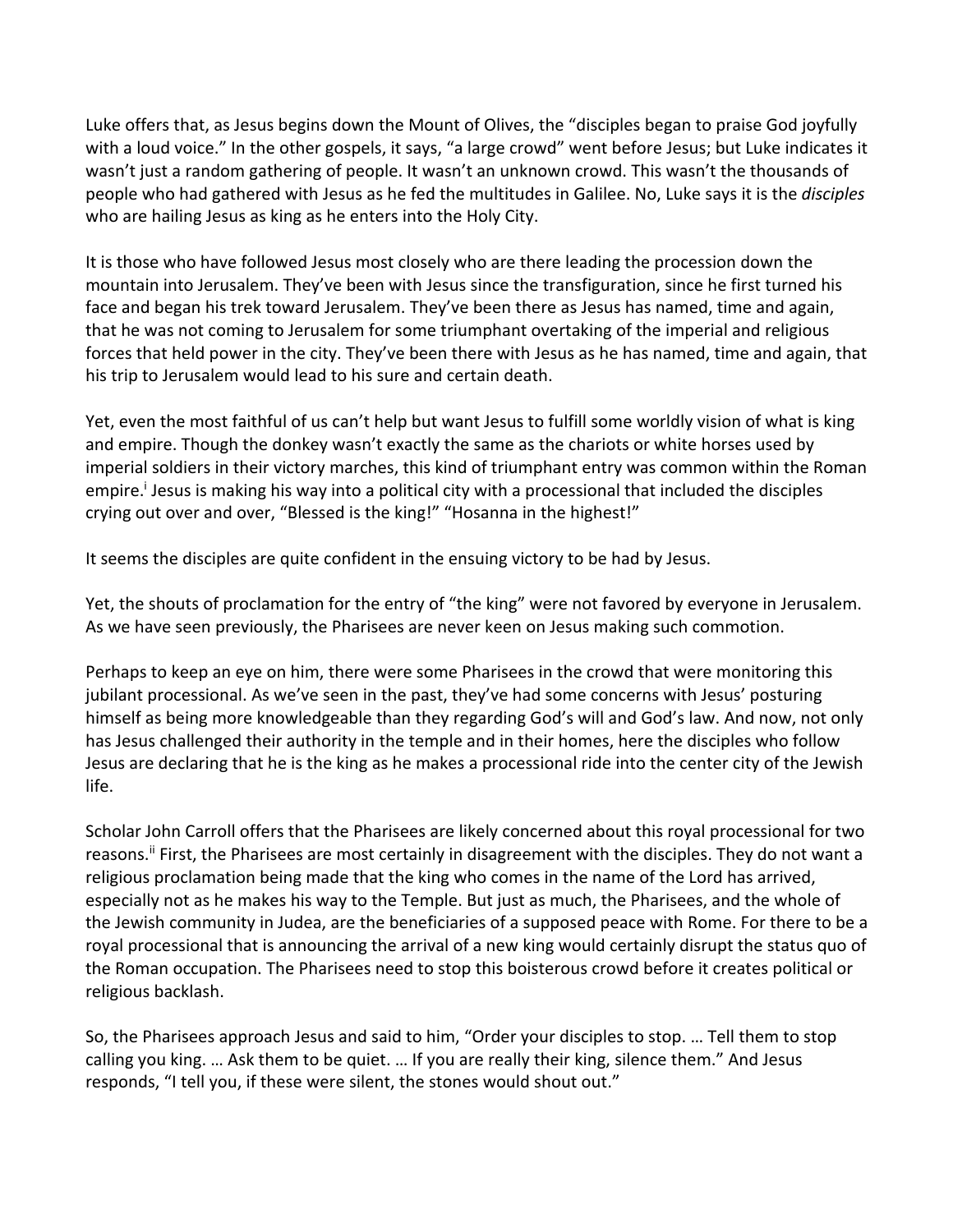Jesus names, "some things simply need to be said; the disciples are expressing what is ultimately and finally true; God will provide a witness though every mouth be stopped; opposition to Christian witness cannot succeed; and the truth will come out, it cannot long be silenced."iii Even if these disciples were to be quieted, the earth itself would declare God's glory.

Friends, we should take stock in what Jesus is saying. Jesus is offering that faithfulness is not a quiet activity. We have a promise to declare, and there is no sense in being silent, for even if we – God's people of faith – are to stay quiet, the rest of God's creation will not.

Again, this text is a transitional text. We often think of the triumphant entrance as one that stands alone in its glory. But for Luke, this text is not a stand-alone text, it is an indictment on the silence that will follow in the days ahead. As Scholar David Moessner offers, it will not be long before Jesus' disciples flee, deny, betray, and in their silence join the ranks of the people in shrieking for Jesus' crucifixion.iv

Jesus has made the claim that there are some things that need to be said. There are some things that you can't be silent about. Jesus himself models this attitude. As soon as the parade is over, he finds himself in the Temple flipping over tables and driving out the marketeers who have turned God's house into a place of capitalism. There are some things that must be said.

And yet, when I look at the Church today – the broad witness of God's people across this globe – I can't help but wonder, where are we as the Church? Where has our confidence in the glory of God gone? Do we believe that God is working justice and peace in our midst? Do we believe that, as Christ's disciples, we cannot be silenced when there is love and hope to proclaim?

Sadly, as a people who proclaim Christ, we have too often left the declaration of God's glory up to the stones.

I mean, just consider: Where was the Church when Ahmaud Arbery and Brianna Taylor were murdered? Was there not justice to be demanded? … Where was the Church when Syria was being ravaged by Russia, like Ukraine is today? Where were the cries for peace? … Where was the Church when the 26 children were killed at Sandy Hook? Where was the cry for the sanctity of life? … Where was the Church when the 50 were killed at the Pulse nightclub? Where was the Church to declare we are all created in God's image? … Where was the Church when the tent cities of DC were being bulldozed? Where was the Samaritan to offer safety and security?

And look, I'm not saying that there aren't people in this world advocating for justice, peace, and equality, but for some reason, it's not coming from the greater witness that is the Church – it's not coming from our corporate identity and power. Maybe from small pockets, but not our global witness.

In fact, as I have talked with some of my colleagues around the conference in recent years, I find that more times than not, it is our church communities telling us they don't want to talk about these things. People have left the church because there's too much focus on racial and social equity, as if politics and social welfare don't belong in the pulpit; as if racial equity and immigration aren't part of the